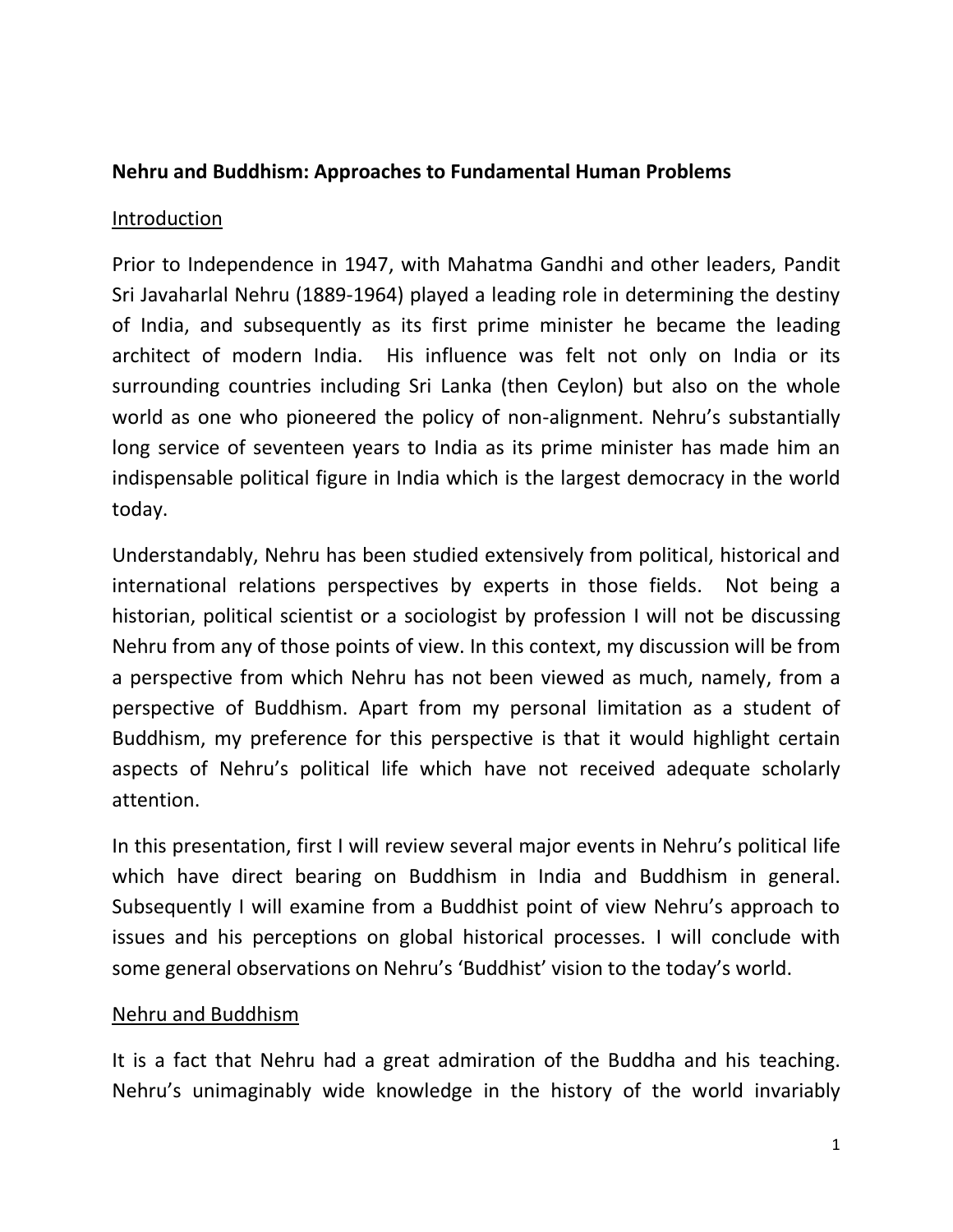included knowledge in this great world religion which was the most noteworthyIndian contribution to the human civilization. In his writings Nehru often referred with admiration to the Buddha, his teachings and the rich cultural heritage of Buddhism. What he liked is not any particular tradition of Buddhism, but the teaching of the Buddha per se. He in fact did not like the cultural and ritualistic thicket grown around it. Writing to his daughter from prison Nehru says:

Buddha has always had a great appeal for me. It is difficult for me to analyse this appeal, but it is not a religious, and I am not interested in the dogmas that have grown up round Buddhism. It is the personality that has drawn me.

In 1931 (April-May) Nehru was in Sri Lanka for a month on a personal visit with his family. In his autobiography later he reminisced of it:

At Anuradhapura, I like greatly an old seated statue of the Buddha. A year later, when I was in Dehra Dun Goal, a friend in Ceylon, sent me a picture of this statue, and I kept it on my little table in my cell. It became a precious companion for me, and the strong, calm features of Buddha's statue soothed me and gave me strength and helped me to overcome many a period of depression. (Gopalkrishna Gandhi, 2002, pp.5-6)

Writing to Indira Gandhi ( July 3, 1939) Nehru again mentioned this statue:

…I hope to steal a day for Kandy and a few hours from Anuradhapura where I want to see again the old statue of the seated Buddha in contemplation. For the last seven years I had a picture of this almost always with me, in prison or outside (Gopalkrishna Gandhi, 2002, p.15).

Nehru liked the Buddha as a religious teacher who had a deep concern for human suffering. He summarized the life of the Buddha in the following words:

Why should there be so much folly and misery in the world? That is the old question that troubled Prince Siddhartha 2500 years ago in this country of ours. (Nehru 2004 p.552)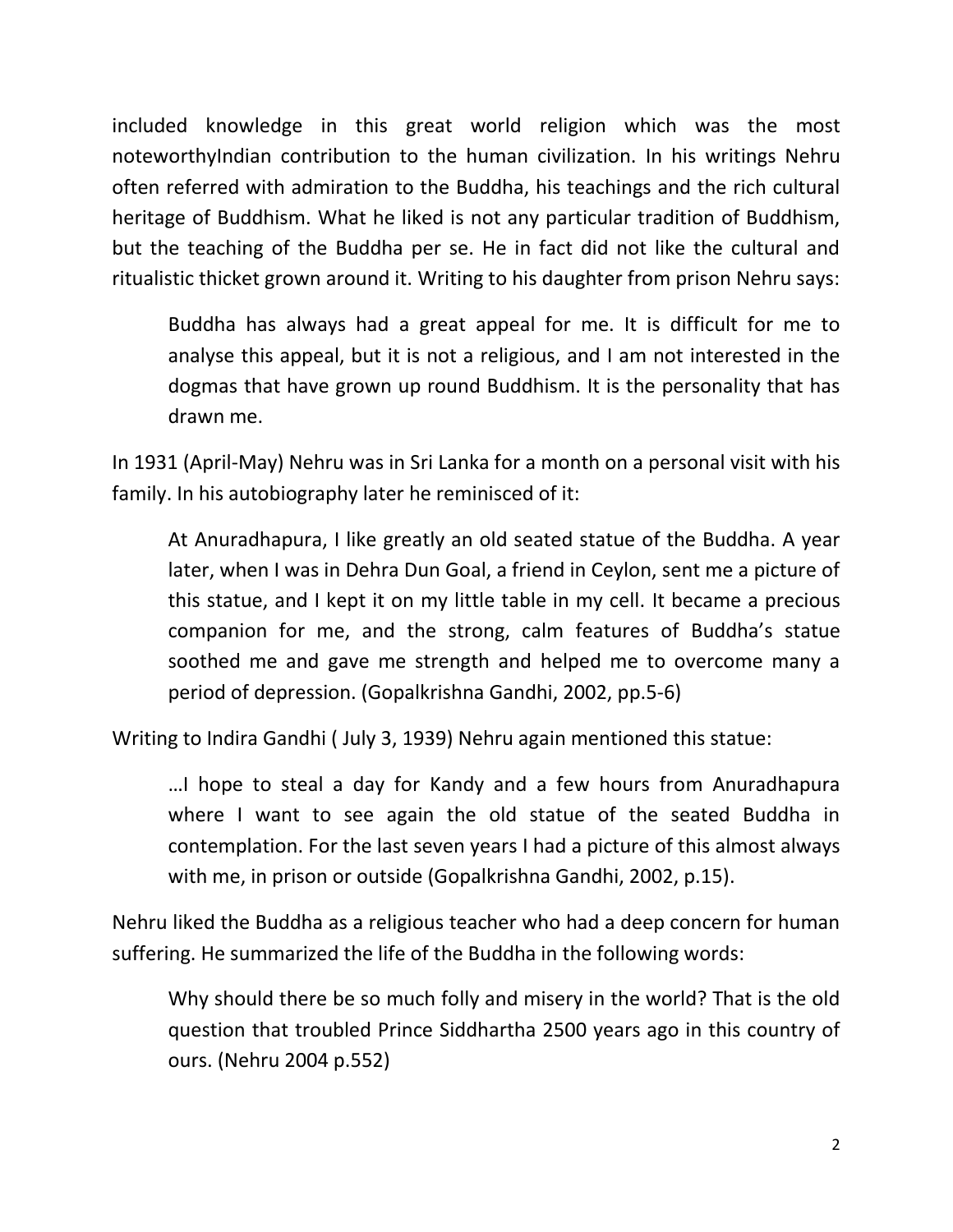Also Nehru thought very highly of Asoka, his personal transformation and his political philosophy both influence by Buddhism (Nehru 2004 pp.74-76).

## Nehru and Buddhism in the more recent Indian history

Emerging from vast devastations of hundred thousands of people, predominantly Hindus and Muslims including Sikhs, it is understandable why Nehru wished to create a secular state in independent India. Nehru's secularism did not mean that he kept aside religion altogether. It may be defined more in line with respect for all religions without preference for any particular religion. In this stance, Nehru had a historical precedence from his own country, namely, Asoka, who famously said (in his12th edict):

King Devanampriya Priyadarsi honours all the religious persuasions and their clergy and their laity. … The religious persuasion of others should be respected in every way. So doing, one promotes one's own religion and supports the other's religion. Whoever extols one's religion and disparages another's religion entirely through devotion to one's religion, thinking, "we add luster to our own religion", injures one's own religion very severely by doing so. … Let all listen to and be willing to listen to one another's Dharma (Ananda W. P. Guruge, 1993, pp.564-5).

Though being a Buddhist, Asoka admired and respected all the religions and treated well all religious people belonging to various traditions. Asoka embodied the ideal of universal monarch (raja cakkavatti) who ruled the world by Dharma and who conquered the world by Dharma (dharma vijaya). The Dharma he advocated for his people was common to all religious persuasions, and not exclusively Buddhist. Nehru had this example of pluralism, universalism and tolerance before him. It is most likely that he emulated Asoka in articulating his secularist religious policy at the inception of independent India. It is in this context that we have to understand the adoption of Asoka's state symbol of lions and the Dharma cakra as the symbol of the newly independent nation. In this connection, we cannot afford to forget the role of Bhim Rao Ambedkar (1891- 1956), a renowned economist and the leader of Dalits, who was the first minister of justice and law in the first parliament and chairman of constitution drafting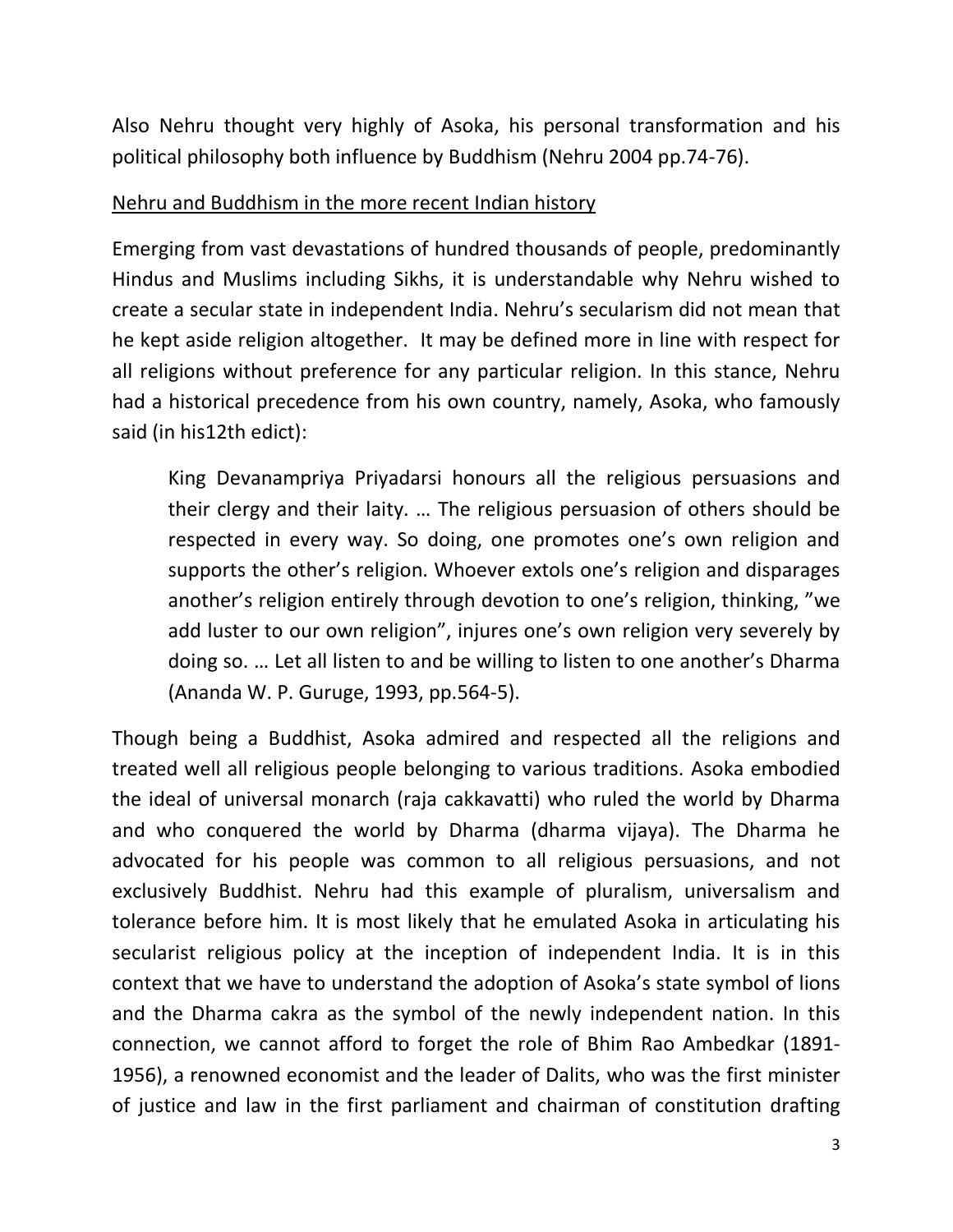committee. Ambedkar who accepted Buddhism with about six hundred thousands of his followers in 1956, was already a great admirer of the egalitarian teachings of the Buddha and his universalist social philosophy. The Buddhist concept of 'pancashila' found a place in the constitution although with a different content.Once the constitution came out it was praised as a "social document" for the fact that it incorporated a system of 'affirmative action' which ensured social and economic justice for the scheduled castes and women. It is clear that philosophies of both Ambedkar and Nehru coincided and thus was born the great constitution of modern India.

# 2500 Buddha Jayanti

The 2500<sup>th</sup> anniversary of the Buddha's parinirvana, which was given the ever since popular name 'Buddha Jayanti', was a key occasion in which Nehru's admiration of Buddhism became clear to the world. The idea of celebrating this occasion was initiated by Lanka Bauddha Bala Mandalaya in 1950 under the guidance of the late Professor G.P. Malalasekera, its founder chairperson. Nehru's government took this occasion very seriously. He appointed a high-powered committee with Sarvapalli Radhakrishnan, the Vice President, as its chairperson, to organize the celebrations in India. In addition to issuing commemorative stamps, holding numerous exhibitions and the like, the committee organized several major projects:

(1) A 40 volume publication of Tripitaka in Pali and Sanskrit.

(2) Editing and publishing Buddhist Sanskrit works.

(3) A volume of academic papers covering the entire history of Buddhism in the world. *2500 Years of Buddhism*, edited by the late professor P.V. Bapath and published by the Indian government was the result of this.

(4) Publication of a pictorial book portraying the history and spread of Buddhism in the world. The Way of the Buddha was the result of it. (Asia Tribune, accessed on 20.11.2015).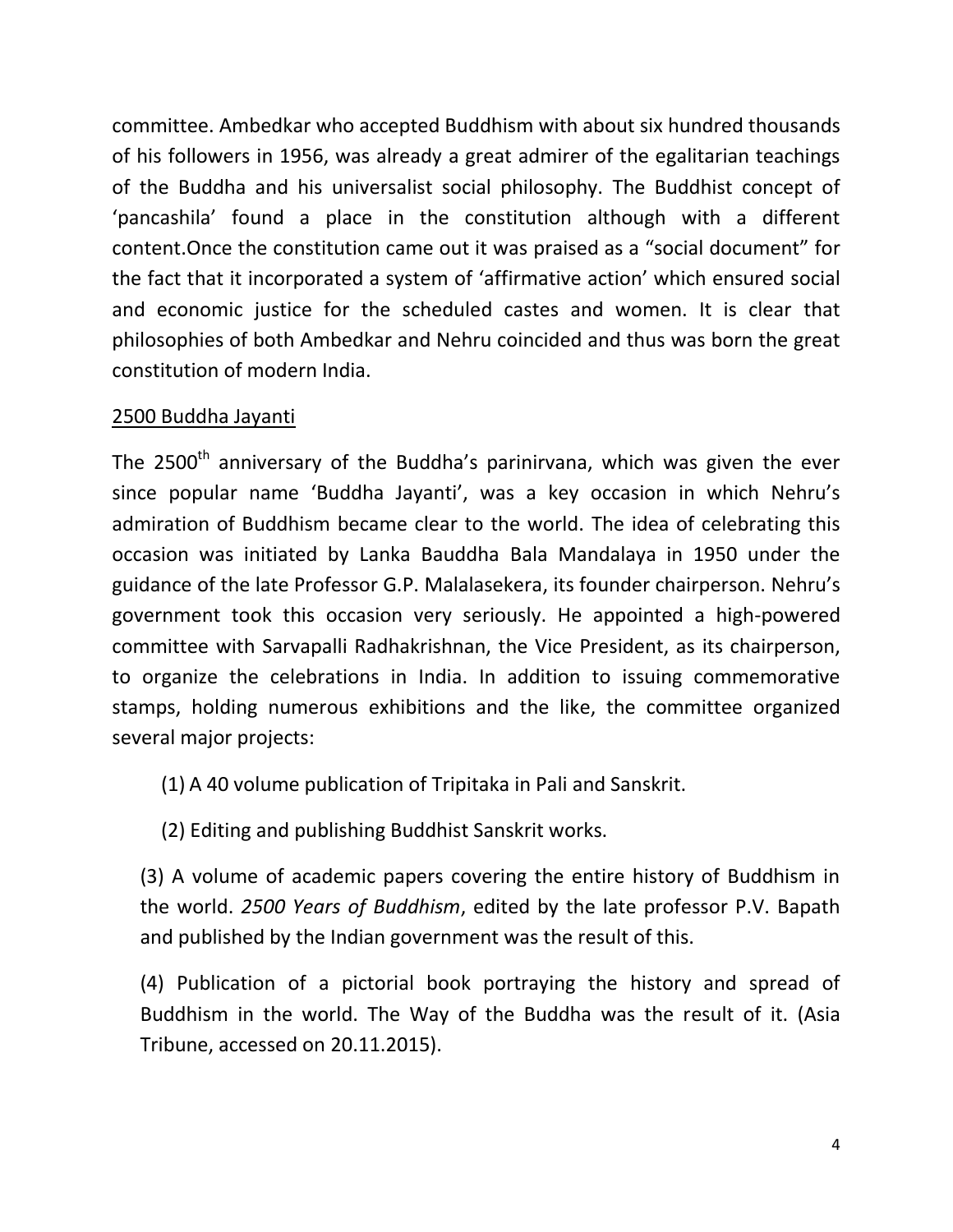The main celebration was held at Buddhagaya under the leadership of Nehru. In 1957 Nehru was invited to Sri Lanka to mark the completion of the Buddha Jayanti celebrations here. This personal involvement of Nehru and his willingness to spend public funds in the historic event shows how he perceived Buddhism not as a mere religion among many religions but as a great cultural force to provide light to the world.

# Dalai Lama and the Arrival of Tibetan Buddhism in India

This politically sensitive event took place in the 30<sup>th</sup> March 1959 when Dalai Lama along with a group of his followers crossed the Tibetan border to India. Although Nehru knew that this could create difficulties to his non-interventionist position agreed upon with China in the joint treaty between the two countries in 1954 he decided to grant asylum to the spiritual leader and his group. This was followed by the arrival of several hundred thousands of Tibetan Buddhist in India finally establishing their headquarters in Dharmasala. Nehru's stance on Tibet and his support for the Tibetan religious leader and his people had political repercussions. Nevertheless, Nehru stood by Tibetan Buddhists and gave massive support for them to reestablish their great monastic centres in different parts of India and to establish higher education centres to preserve and promote their culture and tradition.

Decisions made by people are taken as either vindicated or refuted by the events that follow subsequently. Accordingly makers of those decisions are either blamed or praised. It is more so with political decisions. But I think that a decision should be weighed primarily on whether or not it was the right decision to make at that given point of time, given the circumstances.In the ensuing history only some decisions are lucky and some are not. In accepting Dalai Lama and his people to India and subsequently supporting them in a substantial manner, it is clear that Nehru had made a mammoth decision, which did not make subsequent India-China relations particularly endearing but made India lovable to Tibetan Buddhists and lovers of Tibetan Buddhism all over the world. Although 'Tibetan question' still remains unresolved, after a little more than five decades, Tibetan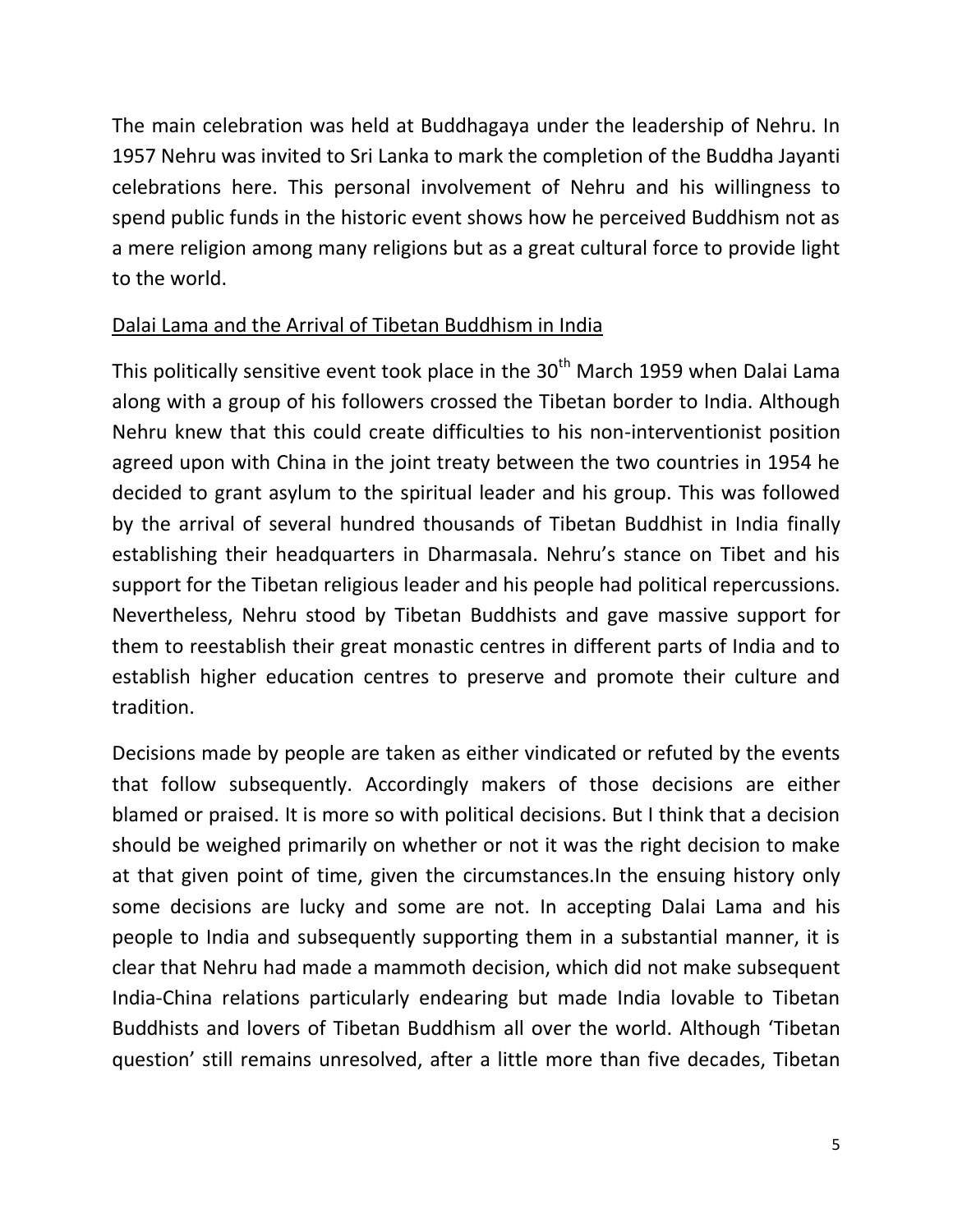Buddhism has become the most wide spread form of Buddhism in India as well as in the outside world.

### Nehru's approaches to issues

In dealing with Tibetans as he did, Nehru was thinking in terms of a problems faced by human beings. Although this may sound a simple truism, when problems are viewed through such terms as national and inter-national, they tend to assume huge dimensions and lose the immediacy as human problems. In discussing the estate Tamil problem which was a contentious issue between India and Sri Lanka in the middle decades of the last century Nehru said (in his speech to LokSabha on April 9, 1958):

Fortunately, in spite of the complicated and difficult nature of the problem, it is increasingly realized in Ceylon by the Government and others and by us that it should not be treated as a political issue or dispute, but as a human problem. I do hope that, however long it may take, it will be settled in a friendly way and to the advantage of the large number of human beings whose welfare is involved.(Gopalkrishna Gandhi, 2002, p.81).

Although I do not venture to say that Nehru got this 'human orientation' from Buddhism, certainly two approaches coincide. The Buddha saw problems as basically human problems whether they originate directly from them or not. The Buddha articulated this insight when he said: I say that suffering, its arising, its cessation and the path leading to its cessation, all found within this fathom-long body with perception and mind.

Let me cite from his speech at University of Ceylon convocation address (January 12, 1050) an instance when Nehru articulated, with reference to vast technological innovations and knowledge acquisition, his vision of human predicament.

Referring obviously to globalization, which was not identified by that term during the middle of the last century, Nehru says: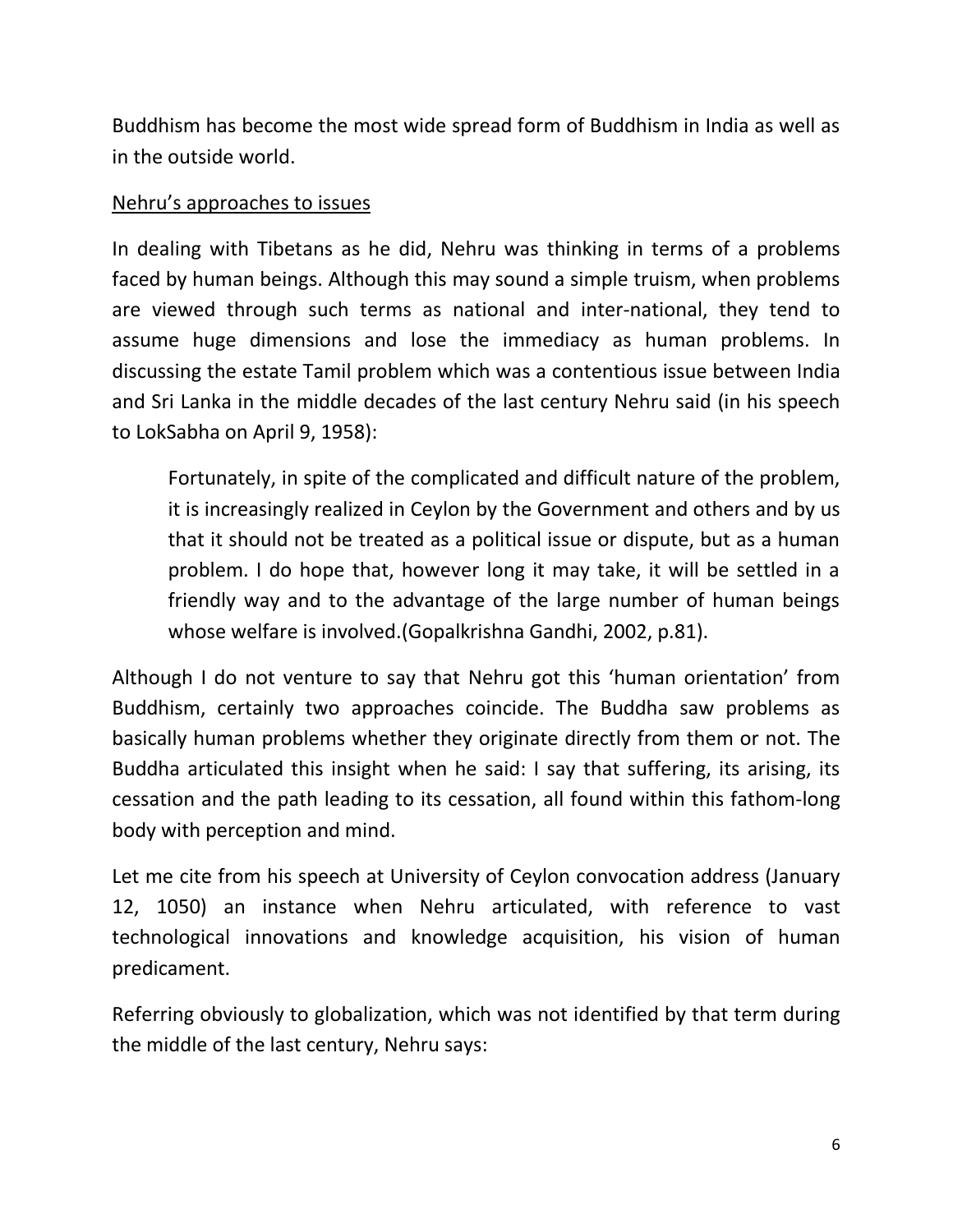Now, one of the brighter features of this age is – and I attach a great deal of value to it – that the barriers that separated the so-called East from the socalled West are gradually disappearing. That is a good sign. But, at the same time, other barriers seem to be growing in the East and in the West. (Gopalakrishnan Gandhi, 2002 p.36)

Globalization is basically the reduction of gaps of time and space as a consequence of which we reach today longer distances within shorter periods of time. Technological innovations in transport and communication have made human beings much closer to one another as have never been before. Under these conditions, with vast knowledge of different cultures and societies, one would expect a world not only physically close to one another but also emotionally close.One would expect mutual knowledge to lead to mutual understanding. But we know that this has not happened. The world is substantially different today from the world of early 1950s when Nehru delivered his convocation speech. We know much more today about all aspects of reality than those in Nehru's time did. But the paradox is that this knowledge, rather than integrating, has disintegrated us from one another.

Nehru analyses this situationas resulting from the growth of knowledge in the following words:

We have advanced greatly in science  $-1$  am a great believer in science  $$ and the scientific approach has changed the world completely. I think that if the world is to solve its problems it will inevitably have to be through the means of science and not by discarding science. Nevertheless, I find that the sheer advance of science has made people, often enough, not scientific, which is an extraordinary thing to say. What I mean is that science has become so vast and all-pervading that scientists are unable to grasp the thing entire and become narrower and narrower in each individual subject. They may be very brilliant in some subjects but they seem to lose grip on life as a whole. (Gopalakrishna Gandhi 2002 p.37).

Continuing this vein of thought, Nehru refers to times when people knew less but had 'an integrated view of life' which made them wise. Nehru, ardent believer of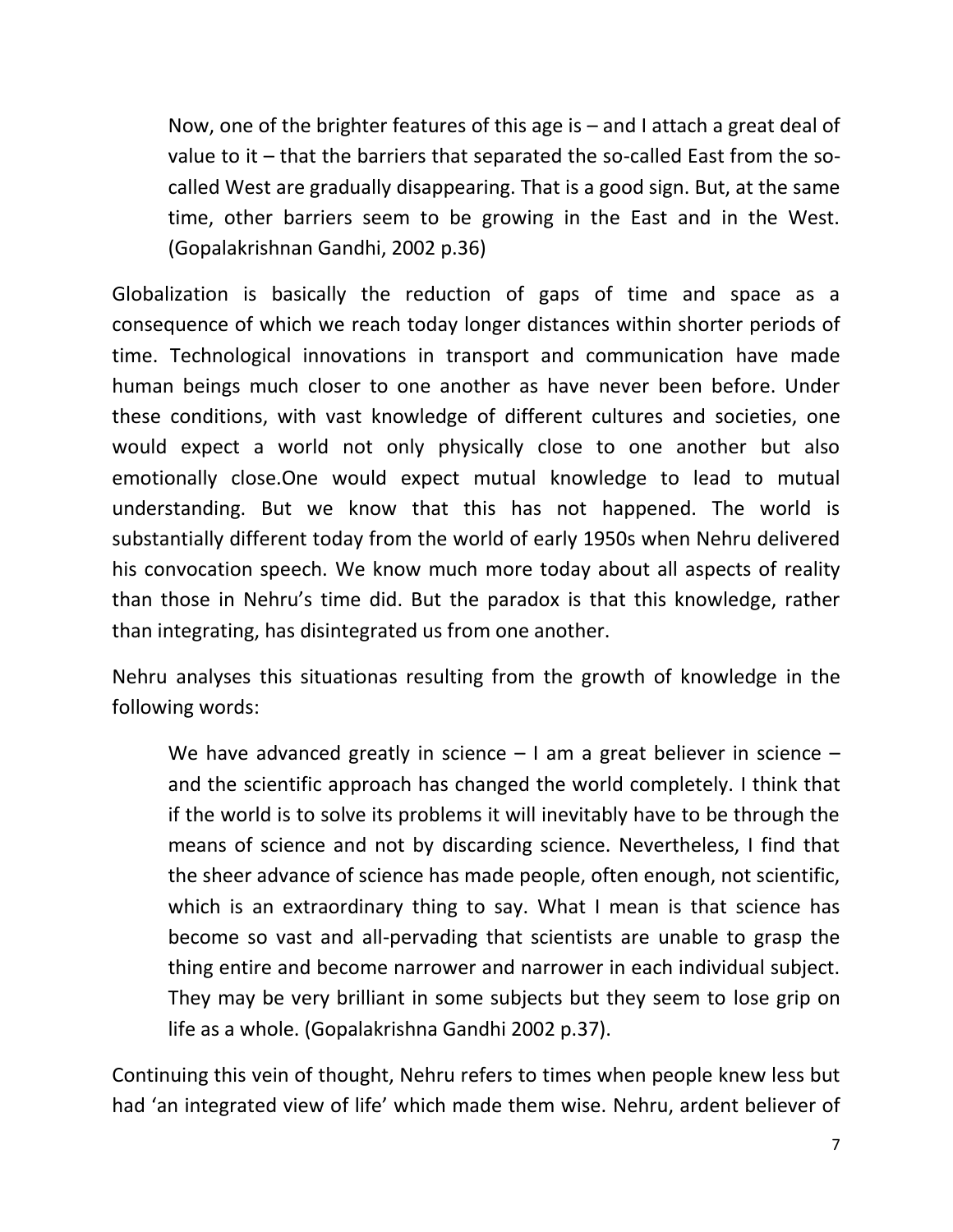science and growth of knowledge, appears here contradicting himself in referring to the past when people knew less and felt much. I do not think Nehru was contradicting himself when he talked about wisdom as higher than knowledge. Accumulation of knowledge in itself may not be good or bad. The crucial question to be raised, according to a Buddhist way of thinking, is: knowledge for what purpose? According to Buddhism, knowledge is not for the sake of knowledge; it is gained always for action, and action should always be guided by compassion and wisdom, two pillars of Buddhist social action. Knowledge and action without moral guidance will ultimately serve the purpose of inflating one's own ego to the exclusion of the rest and perceiving oneself as an end in itself.

Liberal individualism with its associated goal, freedom, has become the only rationality of today. Aristotlean two –valued logic has given us the option of either/or, and the principle of excluded-middle has taken away any third option from us. Consequently the world has been bifurcated into clear-cut divisions of which one is necessarily true when the other is false.

The Indian tradition, long before, had gone beyond this limited way of thinking, and that it is so is testified by Sanjaya's (one of the six religious teachers during the time of the Buddha) skepticism, Jaina Mahavira's seven-fold predication (sapta-bhangi) which says 'may be' (syad) in the place of 'is', and the Buddha's, and following him, Nagarjuna's four cornered proposition (catuskoti), not to mention Taoist yin-yang (passive and active principles of the universe). All of these lead us to be wary of our false certainties and be aware of our own imperfections and limitations.

Nehru knew about his own imperfections. In this very same convocation speech under discussion he says:

In the citation about me I was referred to as a person who had, I believe, profound wisdom and political astuteness. I do not know how far I am politically astute but I must confess to you that the older I grow the more and more do I feel the lack of wisdom in myself. Perhaps it may be that the very feeling is a sign of having some wisdom. (Gopalakrishnan Gandhi, 2002, p.35)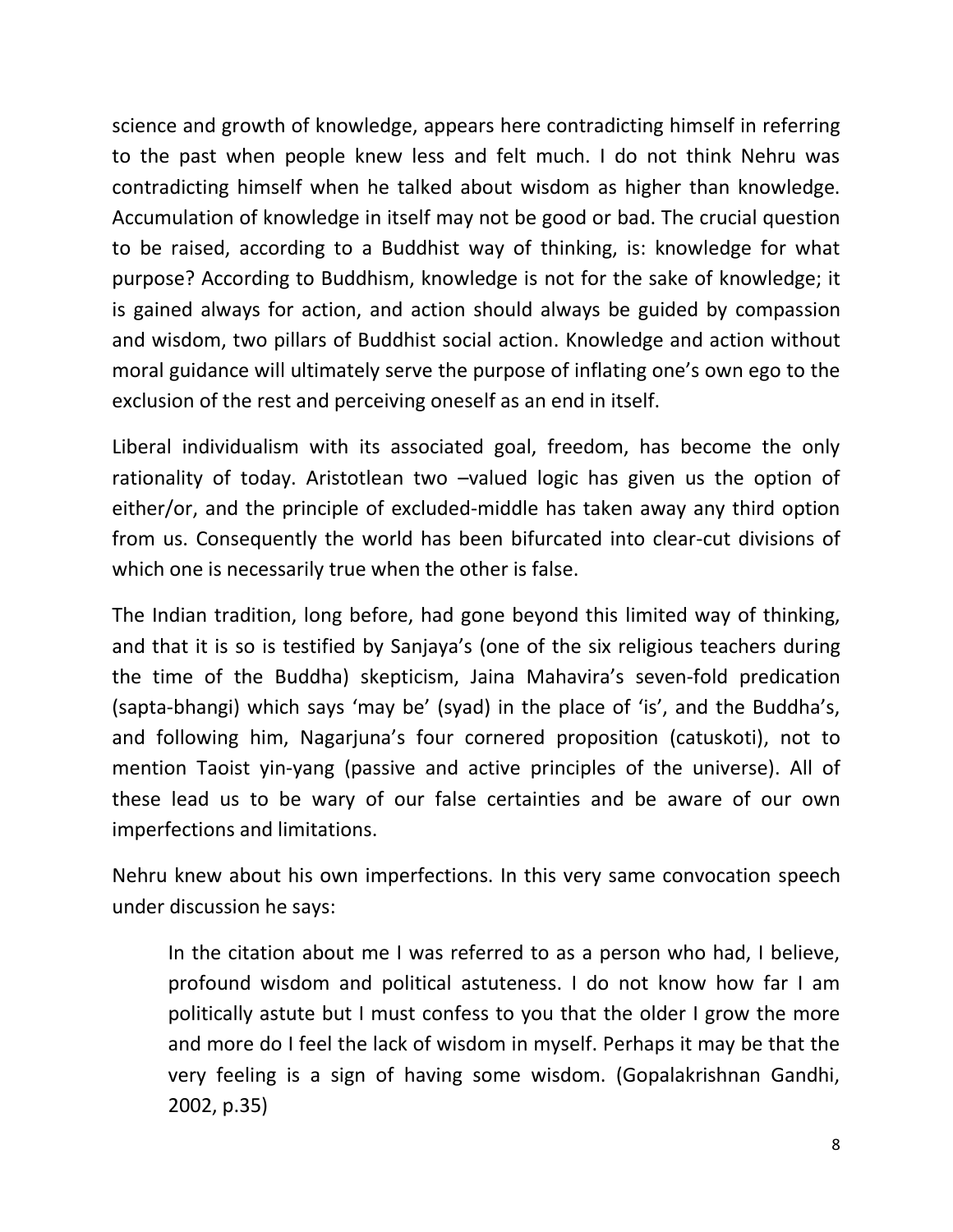I am reminded of the Buddha's statement (in the Dhammapada 63) that a fool who knows about his foolishness is in fact wise. Nevertheless, his political biography has ample evidence to show that Nehru was much wiser than in this minimal sense.

The secularist position adopted by Nehru at the very outset of independent India was both challenging and enlightening. He had the courage to go for what he considered to be the right view at that moment of national destiny. Identities rooted in ethnicities and religiosities have continued to function as great motivating forces all over the world, not only in India. The Buddha saw this situation in his times and described it as 'wilderness of ideologies and desert of ideologies.' He guided his listeners to transcend these man-made boundaries. Asoka following the example of the Buddha said that all human beings are his children (save manusa mama paja), and put this universalist philosophy into practice. I see Nehru's secularist position as following these historical examples. Looking at some of the exciting and interesting exchange of views and debates happening at this very moment in India It is clear that the Buddha, Asoka and Nehru are as relevant today as they were in their times.

The conclusion of my presentation is not that Nehru was the wisest of all prime ministers of India. Nehru has both his admirers and detractors. But undoubtedly he was a thinker in his own right, a quality not always associated with politics. Discussing Nehru, S.W.R.D. Bandaranaike said that " Nehru is one of the few statesmen of the world who have a background of culture and learning, and who are thinkers beside being also men of action" (Gopalakrishna Gandhi, 2002 p. x). It is perhaps this combination of virtues of culture, learning and thinking that Plato had in mind when he said (in the Republic) that rulers have to be philosophers. Nehru, I believe, was one of the closest examples of our times to this Platonic ideal.